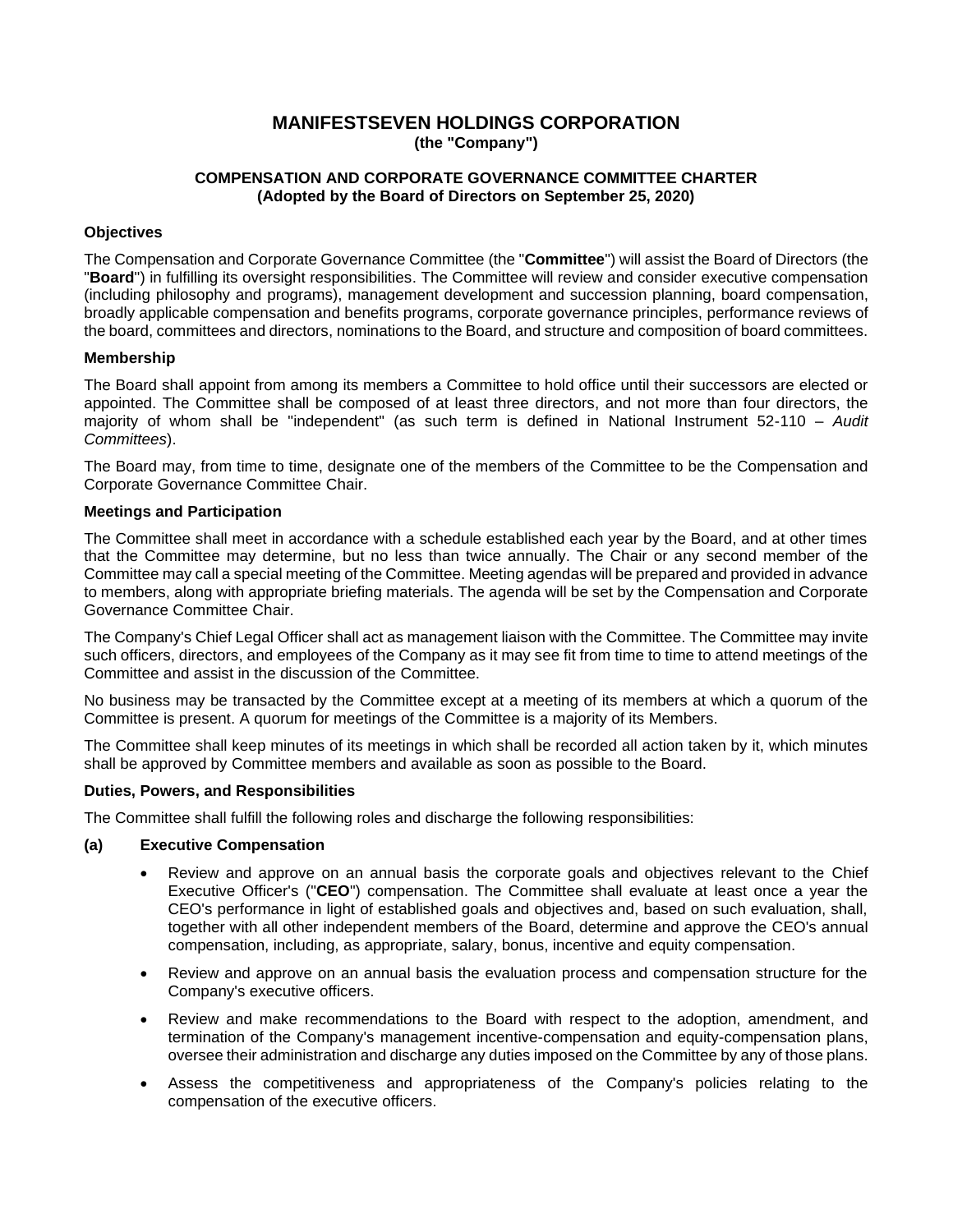#### **(b) Management Development and Succession Planning**

- Review management's long-range planning for executive development and succession.
- Develop a CEO succession plan.

#### **(c) Board Compensation**

- Annually review and recommend to the Board a compensation package for members of the Board. In considering the Director compensation package, the Committee may take into consideration the relative responsibilities of Directors in serving on the Board and its various committees. The Committee may request that management report to the Committee periodically on the status of the Board' compensation package in relation to other similarly situated companies.
- Directors who are employees of the Company shall not be compensated for their services as Directors.
- The Committee shall review annually any stock ownership quidelines applicable to Directors and shall recommend to the Board revisions to any such guidelines as appropriate.

#### **(d) Broadly Applicable Compensation and Benefit Programs**

- Review the general design and make-up of the Company's broadly-applicable benefit programs, if any, as to their general adequacy, competitiveness, internal equity, and cost effectiveness.
- Annually review the performance of the Company's pension plans, if any.
- Perform other review functions relating to management compensation and human resources policies as the Committee deems appropriate.

#### **(e) Corporate Governance Principles**

- Recommend to the Board corporate governance principles addressing, among other matters, the size, composition and responsibilities of the Board and its committees, which shall be reviewed not less frequently than annually by the Committee.
- Recommend to the Board with respect to changes to the corporate governance principles.

#### **(f) Performance Reviews of the Board, Committees, and Directors**

- Evaluate the performance of the Board on an annual basis.
- Solicit comments from all directors and report annually to the Board on its assessment of the Board's performance.
- Evaluate the performance of individual directors and committees of the Board on a periodic basis.

## **(g) Nominations to the Board**

- Establish criteria for selecting new directors which shall reflect, among other facts, a candidate's integrity and business ethics, strength of character, judgment, experience, and independence, as well as factors relating to the composition of the board, including its size and structure, the relative strengths and experience of current board members and principles of diversity.
- Consider and recruit candidates to fill new positions on the Board.
- Review any candidate recommended by the shareholders of the Company.
- Conduct appropriate inquiries to establish a candidate's compliance with the independence and other qualification requirements established by the Committee.
- Assess the contributions of current directors in connection with the annual recommendation of a slate of nominees and at that time review the criteria for candidates for the Board in the context of the evaluation process and other perceived needs of the Board.
- Recommend the director nominees for election by the shareholders.

#### **(h) Structure and Composition of Committees of the Board**